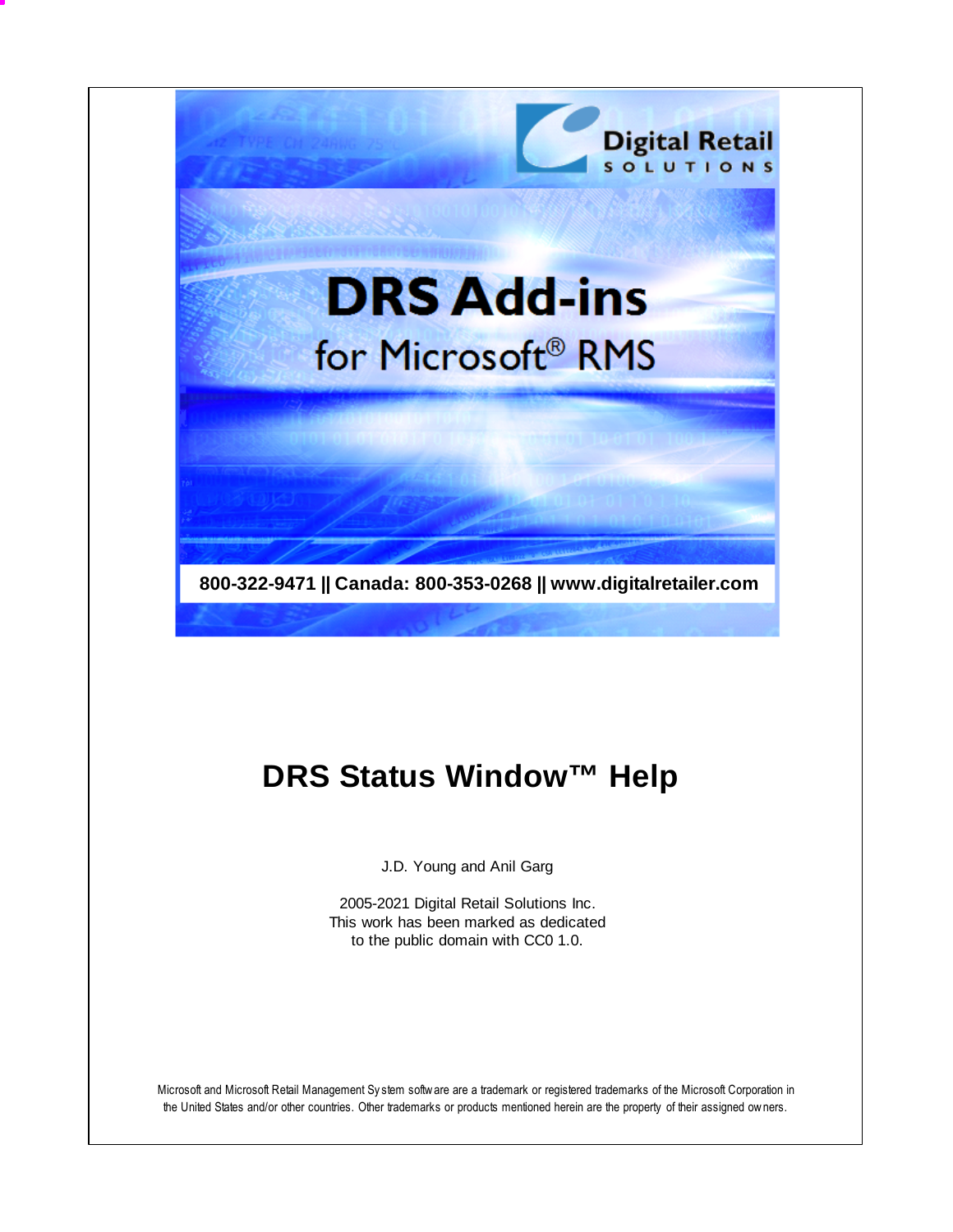# **Table of Contents**

 $\mathbf{I}$ 

| 1 DRS Status Window Help |  |  |  |
|--------------------------|--|--|--|
|                          |  |  |  |
|                          |  |  |  |
|                          |  |  |  |
| Registration             |  |  |  |
|                          |  |  |  |
|                          |  |  |  |
| 4 Operation              |  |  |  |
| General                  |  |  |  |
| 5 Contact Info           |  |  |  |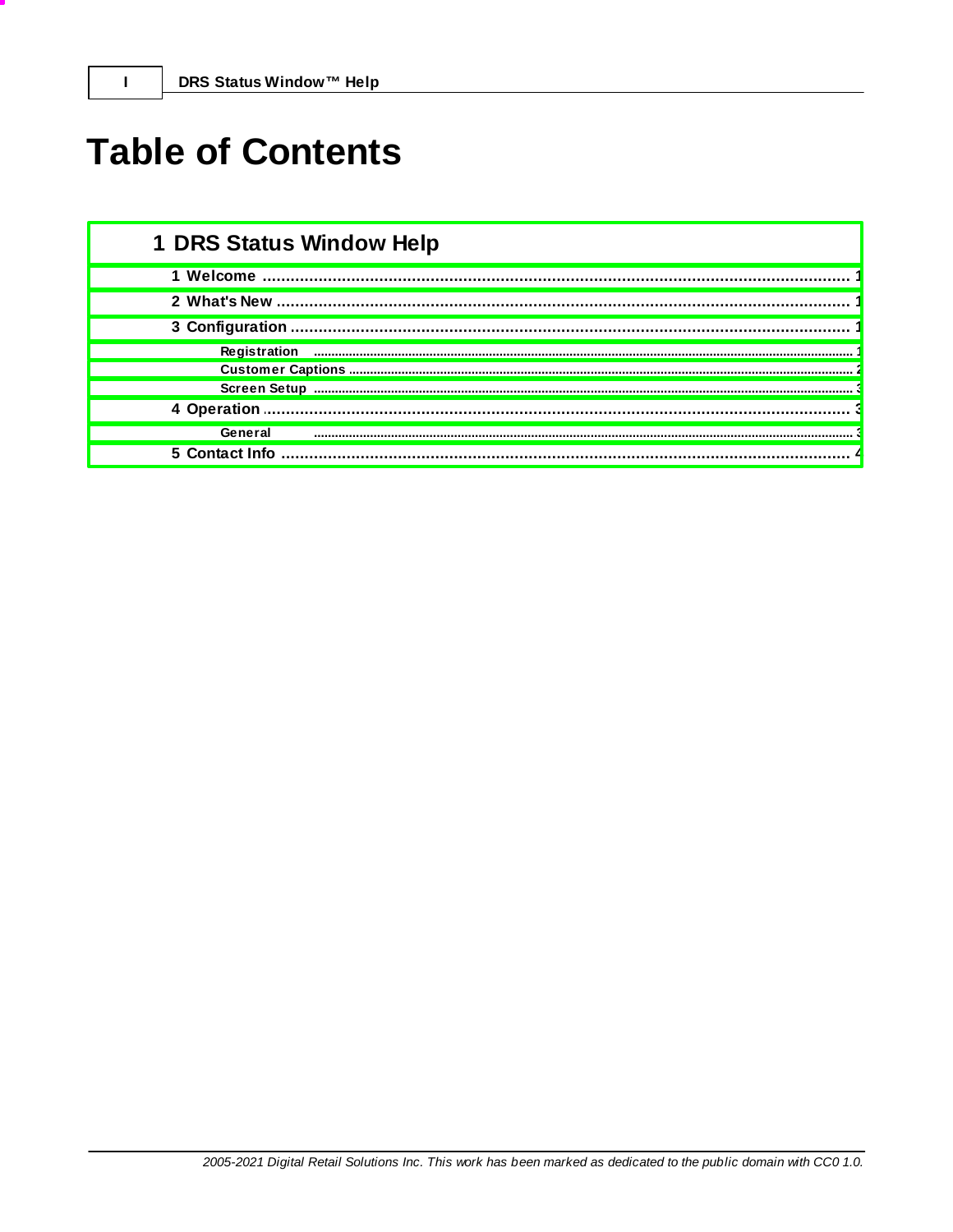# <span id="page-2-0"></span>**1 DRS Status Window Help**

## **1.1 Welcome**

This add-in replaces the default status window included with Microsoft RMS to display additional details on customers and items when processing sales in POS .

DRS Status Window is designed to work with Store Operations and is only installed on PCs where POS will be run.

You can use Status Window to:

- View entries from the Additional tab\* in Customer Properties
- Display margins on items and sales in real-time
- Alert cashiers to outstanding balances or credits
- View open orders by customer account
- Confirm customer discounts or price levels
- View custom profile data at-a-glance
- Display store name, phone, and email address in idle mode

### **\*We suggest you setup [custom](#page-3-0) fields to capture additional information about your customers**.

**NOTE:** For Status Window to work properly your workstation must allow access to the Store Operations, HTML folder on the local PC and support for the internal browser in RMS must not be disabled.

2005-2021 Digital Retail Solutions Inc. This work has been marked as dedicated to the public domain with CC0 1.0.

## <span id="page-2-1"></span>**1.2 What's New**

The following enhancements have been added since the initial release of **DRS Status Window**.

### **By December 2021**

Removed licensing requirement, expiry date, and copyright restriction. This work has been marked as dedicated to the public domain with CCO 1.0. To view a copy of this license, visit: <http://creativecommons.org/publicdomain/zero/1.0>

## **March 2008**

Added Telephone number and Email address to active mode screen (removed last serial item purchased)

# <span id="page-2-2"></span>**1.3 Configuration**

## **1.3.1 Registration**

A registration key is issued with DRS Status Window, but is only required if you need to update your installation.

Your should retain this key for your records.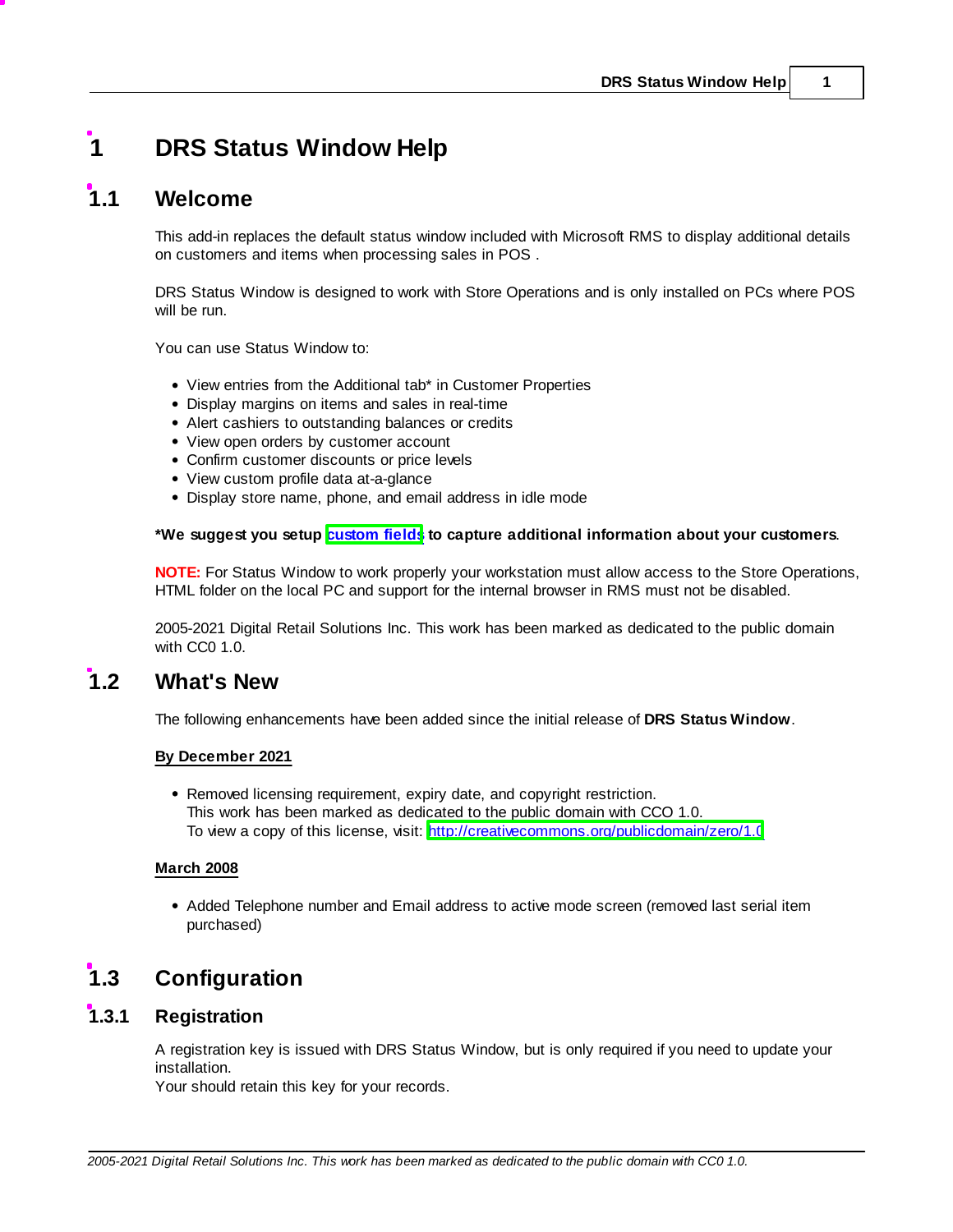If you do not already have your registration key, email your Store Operations serial number to [support@digitalretailer.com](mailto:support@digitalretailer.com). The serial number can be located in POS by pressing **Ctrl**-**Shift**-**F1**.

## <span id="page-3-0"></span>**1.3.2 Customer Captions**

Status Window is designed to display additional customer information while ringing in sales. These custom fields may currently be unused at your store. To label these fields select **Manager**, **File**, **Configuration**, **Captions** button, **Customer** tab.

| <b>Custom Captions</b>                     |                                                                                            | $\vert x \vert$      |
|--------------------------------------------|--------------------------------------------------------------------------------------------|----------------------|
| [tem $\int$ Supplier $\int$<br>$C$ ustomer |                                                                                            |                      |
|                                            | Field names entered here will be displayed in the Database -> Customers -> Additional tab. |                      |
| Text Fields:                               | Numeric Fields:                                                                            | Date Fields:         |
|                                            |                                                                                            |                      |
|                                            |                                                                                            |                      |
|                                            |                                                                                            |                      |
|                                            |                                                                                            |                      |
|                                            |                                                                                            |                      |
|                                            |                                                                                            |                      |
|                                            |                                                                                            | Cancel<br>Help<br>0K |

Defining these fields allows you to enter more information for a customer under the Additional tab in Customer Properties from POS or Manager.

Example:

| Field names entered here will be displayed in the Database -> Customers -> Additional tab. |                 |              |  |
|--------------------------------------------------------------------------------------------|-----------------|--------------|--|
| Text Fields:                                                                               | Numeric Fields: | Date Fields: |  |
| Child 1                                                                                    | Number of kids  |              |  |
| Child 2                                                                                    |                 |              |  |
| Child 3                                                                                    |                 |              |  |
| Membership                                                                                 |                 |              |  |
|                                                                                            |                 |              |  |
|                                                                                            |                 |              |  |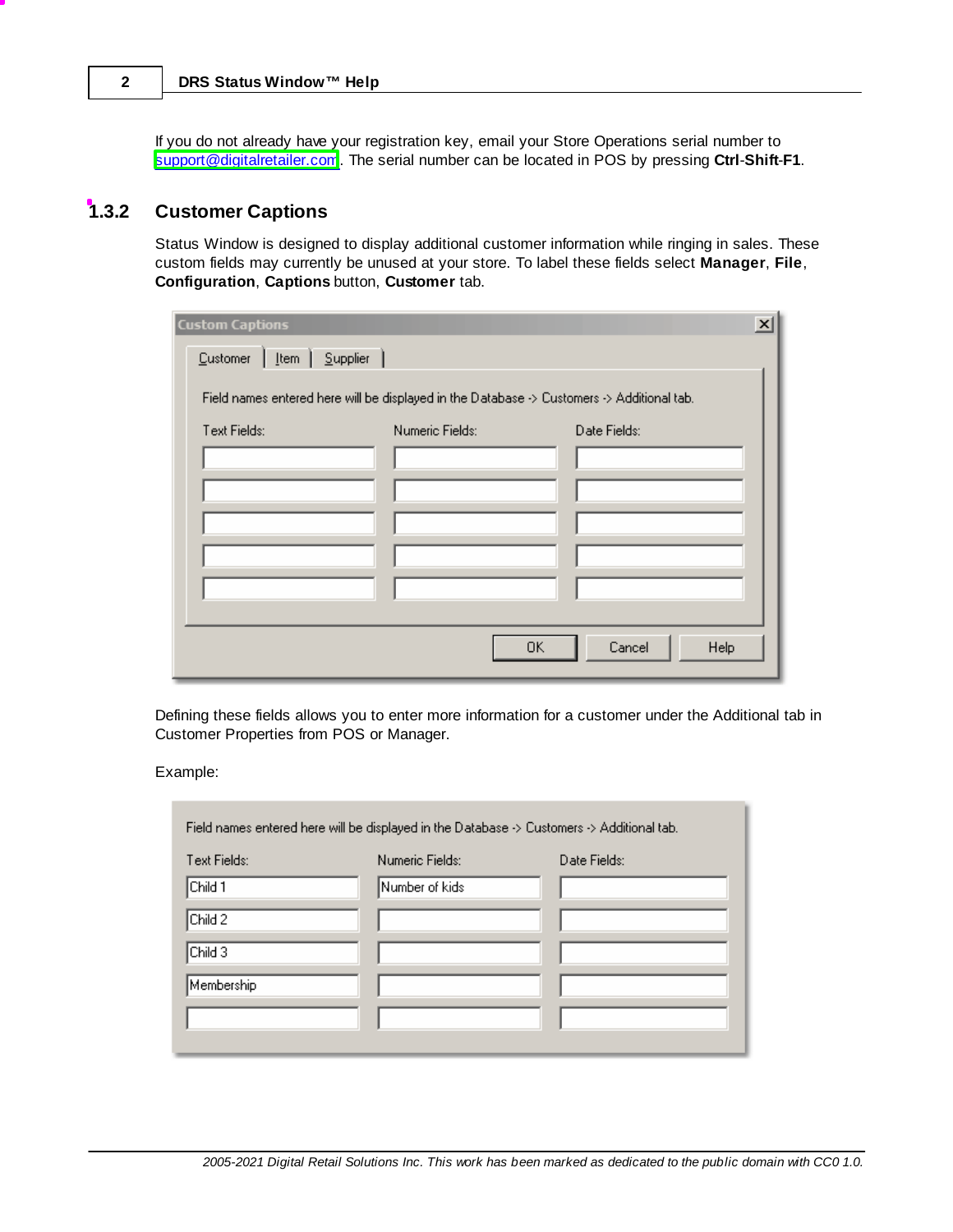## <span id="page-4-0"></span>**1.3.3 Screen Setup**

POS screen settings will be enabled during installation. However, you may need to size the Status Window at each POS station to fit properly. To do so press **Ctrl-F6** in POS, select **Transaction Screen** tab, **Display HTML Status on top, Height** and enter 14-18%. The exact figure will depend on screen size and resolution settings for that workstation. Try 14% to start.



If any of your stations are set to 800x600 resolution try 18% for Status Bar, 14% for Custom Buttons, and 10% for Function Keys. If your POS station is using a larger font setting than normal, you will need a scaled down version of the status window for those stations. [Contact](#page-5-0) our Support office for more information.

To maximize content without scrolling you may want to change your date format to show two digit years, not four. To do this go to **Control Panel**, **Regional Options**, **Customize**, **Date**, **Short Date Format** and change the format to **M/d/yy**.

# <span id="page-4-1"></span>**1.4 Operation**

## **1.4.1 General**

Status Window adds a margin calculator, customer profile, and order alerts to your POS screens.

Idle mode is displayed when no sale is in progress and no items have been entered or no customer account has been assigned. Idle mode lists your store name, city/state, phone, and email address as entered in **Manager**, **File**, **Configuration**, **Store** tab.

#### Idle mode:

| Tailspin Toys - Woodinville WA - (425) 555-0103 - someone@example.com | Digital Retail Solutions                                                     |
|-----------------------------------------------------------------------|------------------------------------------------------------------------------|
|                                                                       | <b>Microsoft</b><br>Retail Management System<br><b>Store Operations</b><br>킈 |

Active mode is enabled as soon as an item is entered or a customer is assigned to the sale.

#### Active mode: (sale in progress)

|                          | Sales: \$1,435.62 Savings: YTD: \$0.00 LS: 07/30/02 P: (425) 555-0192 E: |  |                 |            | $\mathbf{G}$ |
|--------------------------|--------------------------------------------------------------------------|--|-----------------|------------|--------------|
| Child 1: Lilly           | Number of kids: 1                                                        |  | Bal: \$498.88   | I:         |              |
| Child 2:                 |                                                                          |  | W/o: 1\$176     | Lay: 1\$77 |              |
| Child 3:                 |                                                                          |  | B/O: 4\$450     | Hld:<br>O: |              |
| Membership: Toddler Club |                                                                          |  | Price Level:    | Disc:      |              |
|                          |                                                                          |  | Since: 09/05/02 | Visits: 18 | ±ll          |

The top line of the DRS Status Window lists the following customer information:

- Lifetime Sales
- Total Savings (from discounted items)
- YTD Sales
- Last Sale Date
- Telephone number
- Email address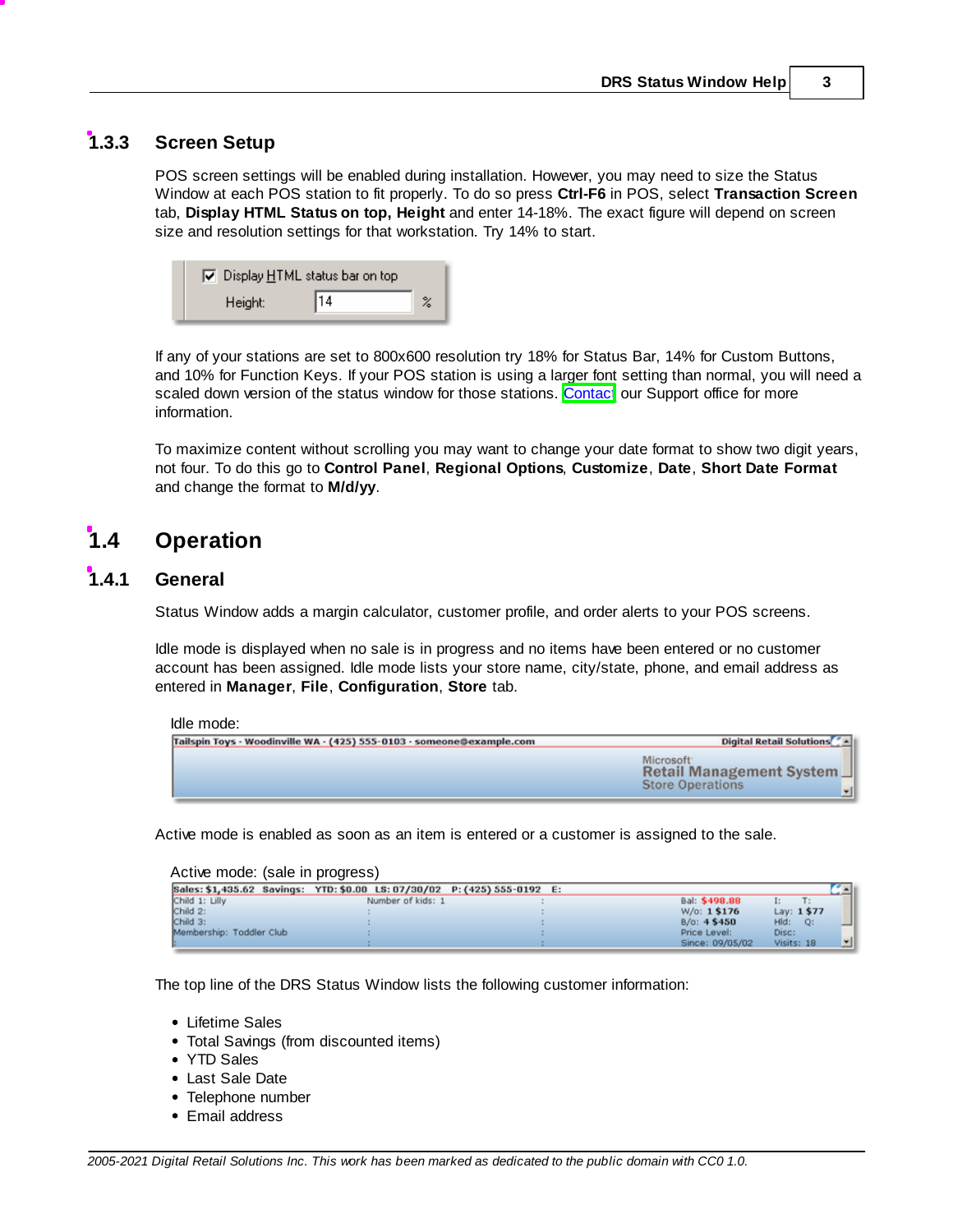Customer Profile columns (beginning from the left) include:

- 1st column: Custom Text fields
- 2nd column: Custom Number fields
- 3rd column: Custom Date fields

[Custom](#page-3-0) fields may currently be unused at your store. Defining these fields allows you to enter more information for a customer under the Additional tab in Customer Properties. To define and activate these entries edit [Customer](#page-3-0) Captions.

4th & 5th columns: Account Status

| Bal:            | Τt<br>T:     |
|-----------------|--------------|
| W/o: 1\$44      | Lay: 1 \$138 |
| $B/O$ :         | Hld:<br>O:   |
| Price Level:    | Disc:        |
| Since: 09/05/02 | Visits: 28   |

#### Account Status

4th column: (Bal)ance, (W/o)rkorders, Backorders, Price Level, Customer (S)ince mm/dd/yyyy 5th column: (I)tem margin, (T)otal margin, (Lay)aways, Holds, (Q)uotes, (Disc)ount percent, number of Visits

W/o, Lay, B/o, Hld, Q fonts: Bolded entry for numbers and dollars; blinking dollars in red if balance due on account; text color is dependent on money owed versus credit (red vs. black).

(I)tem margin is displayed whenever the cursor is moved to a specific Item Lookup Code. (T)otal margin is displayed continuously.

**NOTE:** (I)tem and (T)otal margin entries will not appear unless the Cashier's security privilege has been set to "Allowed to view cost information" under **Managers**, **Cashiers**.

If the screen colors on a workstation are not set to 16-bit or higher, the transition background won't appear as intended. We can remove the background color or transition effect if required or supply you with a different color scheme upon request. [Contact](#page-5-0) our Support office for details.

**TIP:** You can quickly play "what-if pricing" in POS by changing an item's price in the sales screen. The new margin will display instantly in the DRS Status Window.

## <span id="page-5-0"></span>**1.5 Contact Info**

## **Digital Retail Solutions Contact Information**

[info@digitalretailer.com](mailto:info@digitalretailer.com)

#### **Mailing Address:**

Digital Retail Solutions Inc. 2014 Electric Rd PMB 205 Roanoke, VA 24018-1938 USA